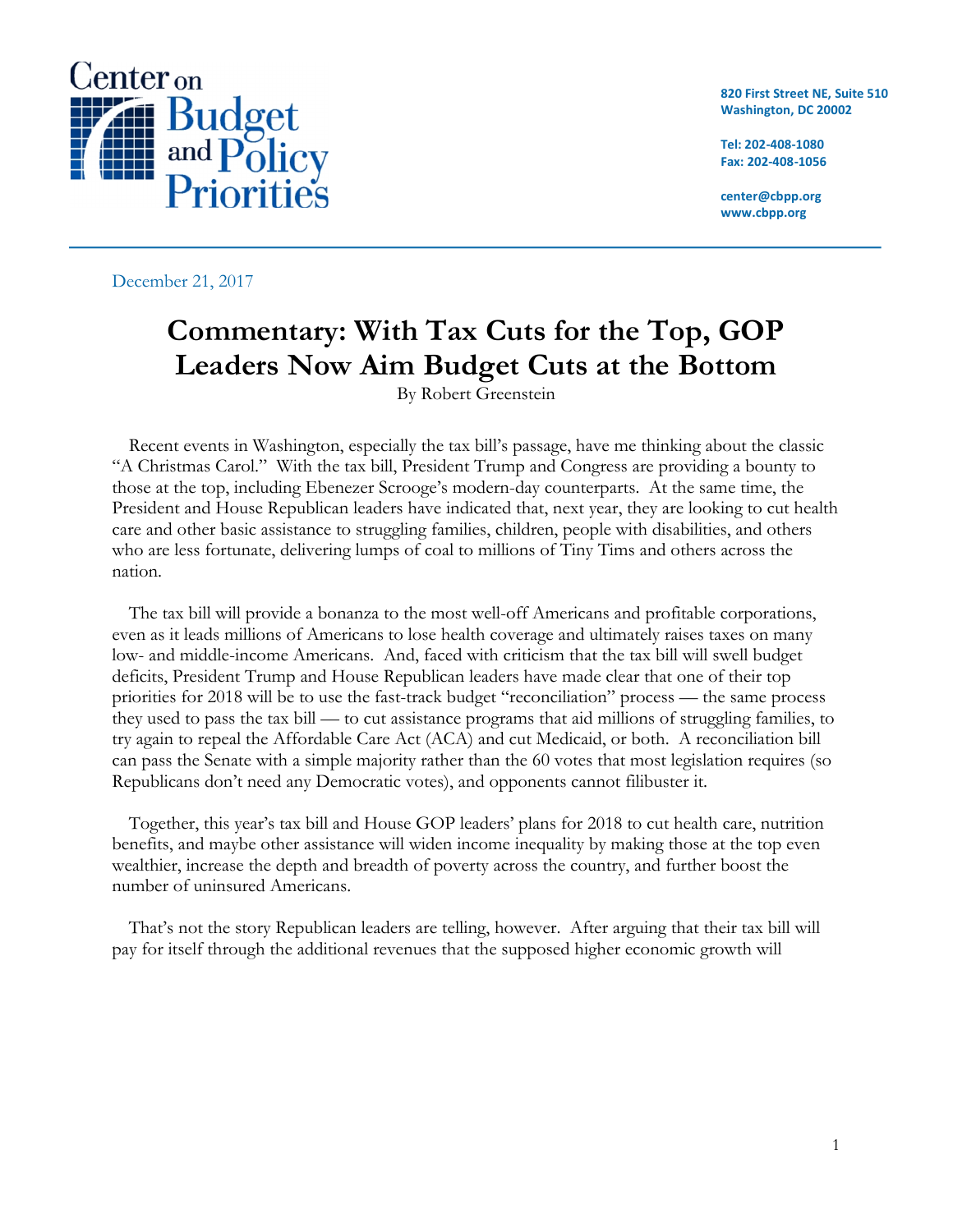generate,<sup>1</sup> and that it will raise working-class wages by thousands of dollars a year<sup>2</sup> — claims that most reputable independent analysts have dismissed — top Administration officials and House GOP leaders are using antiseptic terms like "welfare reform" and "entitlement reform" to describe their plans to shrink basic assistance. But repealing the ACA, cutting Medicaid sharply over time, or cutting basic food assistance to low-income families won't help people gain skills, find jobs, or address the uncertainty of low-wage work. Office of Management and Budget Director Mick Mulvaney was more candid when he said recently, "We're looking at … welfare reform as a way to sort of reduce spending."<sup>3</sup>

Let's take a closer look at this week's tax bill, and at the harsh cuts to basic assistance that will likely emerge in 2018.

## Tax Bill: Bounty for the Top

<u> 1989 - Johann Barn, mars ann an t-Amhain an t-Amhain an t-Amhain an t-Amhain an t-Amhain an t-Amhain an t-Amh</u>

The tax bill favors the nation's wealthiest households and profitable corporations over working families. And it will swell budget deficits by \$1.8 trillion over the coming decade, including the added interest payments on the additional debt that the bill will generate. <sup>4</sup> The bill's ultimate cost could well be substantially higher because it's rife with provisions designed to mask its costs, including sunsets of tax cuts for middle-income Americans after 2025 that Republicans say that they have no intention of ever allowing to expire.<sup>5</sup> Consider:

• The bill's large corporate tax cuts, its exceedingly generous tax cut for "pass-through" business income (the income that owners of partnerships, S corporations, and sole proprietorships claim on their individual tax returns and that's now taxed at the same rates as wages and salaries), and its individual income tax rate cuts will largely benefit the most welloff. In 2018, the top 0.1 percent of households — those earning more than \$3.4 million will receive an average tax cut of \$193,000, according to the Tax Policy Center.<sup>6</sup> And by 2027,

<sup>1</sup> See Joel Friedman and Chad Stone, "Republican Tax Plans Cost More — and Add Less to Growth — Than Proponents Claim," Center on Budget and Policy Priorities, December 14, 2017,

https://www.cbpp.org/research/federal-tax/republican-tax-plans-cost-more-and-add-less-to-growth-than-proponentsclaim.

<sup>2</sup> See Chad Stone, "GOP Making Highly Unrealistic Claims for Wage Gains from Tax Cuts," Center on Budget and Policy Priorities, November 13, 2017, https://www.cbpp.org/blog/gop-making-highly-unrealistic-claims-for-wagegains-from-tax-cuts.

<sup>3</sup> Joseph Lawler, "Trump tees up welfare reform," *Washington Examiner,* December 5, 2017, http://www.washingtonexaminer.com/trump-tees-up-welfare-reform/article/2642303.

<sup>4</sup> CBPP calculations based on Joint Committee on Taxation estimates of the cost of the final tax bill. See https://www.jct.gov/publications.html?func=startdown&id=5053.

<sup>5</sup> See Joel Friedman, "Tax Bill's Cost Could Hit \$2.2 Trillion Over Next Decade," Center on Budget and Policy Priorities, December 18, 2017, https://www.cbpp.org/blog/tax-bills-cost-could-hit-22-trillion-over-next-decade.

<sup>6</sup> Tax Policy Center, T17-0312 - Conference Agreement: The Tax Cuts and Jobs Act; Baseline: Current Law; Distribution of Federal Tax Change by Expanded Cash Income Percentile, 2018, December 18, 2017, http://www.taxpolicycenter.org/model-estimates/conference-agreement-tax-cuts-and-jobs-act-dec-2017/t17-0312 conference-agreement.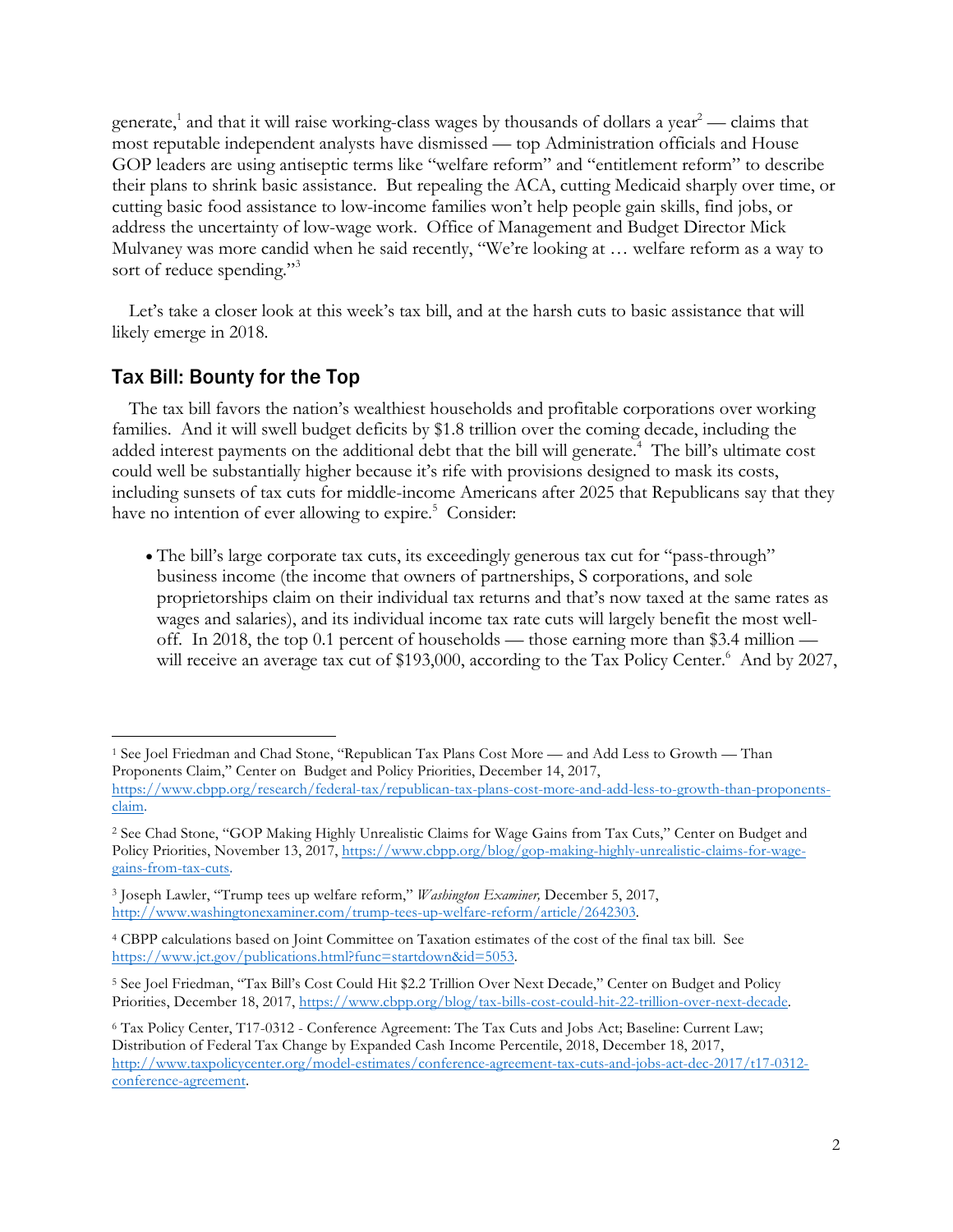the top 0.1 percent will receive 60 percent of the tax cuts, while the top 1 percent gets 83 percent of the tax cuts. 7

• Meanwhile, low- and middle-income working families will fare far less well, with millions of them facing tax increases even before the individual tax cuts for them expire. And when those tax cuts expire, 23 million families with incomes below \$75,000 will face tax increases of over \$100 a year, with an additional 88 million families in this income range largely left out of the tax cut (they'll face tax increases or decreases of less than \$100) even as the corporate tax cuts remain in place, according to Joint Committee on Taxation data.<sup>8</sup>

Though the bill's proponents argue that it won't boost deficits because it will unleash higher economic growth that produces a flood of new revenue to offset the bill's costs, every reputable, independent analysis has shown that the final tax bill as well as the earlier House- and Senate-passed bills will add more than \$1 trillion to deficits over the next decade — and much more if future policymakers don't let their temporary tax cuts expire or their delayed tax increases take effect. Not even the Administration's own Treasury Department could craft a coherent argument for why the tax bill would generate the claimed economic growth.<sup>9</sup>

### Deep Budget Cuts for Those Struggling to Get By

<u> 1989 - Johann Barn, mars ann an t-Amhain an t-Amhain an t-Amhain an t-Amhain an t-Amhain an t-Amhain an t-Amh</u>

Asked about the fiscal propriety of adding so much debt to an already challenging long-term fiscal picture, President Trump and key House Republican leaders say they intend to address the problem by seeking large budget cuts next year. There's little mystery about what they'll try to cut. Previous Republican bills to "repeal and replace" the ACA, the President's 2018 budget, the budget resolution that Congress approved this year on party-line House and Senate votes, and recent statements by the President and House Republican leaders make their targets clear:

• **Health care.** In 2017, the House passed, and the Senate came close to passing, bills to repeal and replace the ACA. All of them would have caused millions to lose health coverage, effectively ended the ACA's Medicaid expansion to low-income adults over time, heavily cut subsidies that help moderate-income people afford private coverage, and weakened protections for people with pre-existing conditions. All of them also would have capped and cut federal Medicaid funding sharply, with one Senate bill cutting Medicaid by 35 percent by

<sup>7</sup> Tax Policy Center, T17-0316 - Conference Agreement: The Tax Cuts and Jobs Act; Baseline: Current Law; Distribution of Federal Tax Change by Expanded Cash Income Percentile, 2027, December 18, 2017, http://www.taxpolicycenter.org/model-estimates/conference-agreement-tax-cuts-and-jobs-act-dec-2017/t17-0316 conference-agreement.

<sup>8</sup> See Chye-Ching Huang, "JCT: Millions of Households Face Tax Increase or No Tax Benefit Under Republican Tax Bill," December 19, 2017, https://www.cbpp.org/blog/jct-millions-of-households-face-tax-increase-or-no-tax-benefitunder-republican-tax-bill.

<sup>9</sup> The Treasury's one-page "analysis" seeking to support the claim that the bill will pay for itself simply asserts that Administration policies overall would greatly boost economic growth and then estimates how much added revenue this fanciful estimate of added economic growth — which most economists reject — would create. Chad Stone, "Treasury 'Analysis' of Tax Bill Assumes What It Claims to Prove," Center on Budget and Policy Priorities, December 12, 2017, https://www.cbpp.org/blog/treasury-analysis-of-tax-bill-assumes-what-it-claims-to-prove.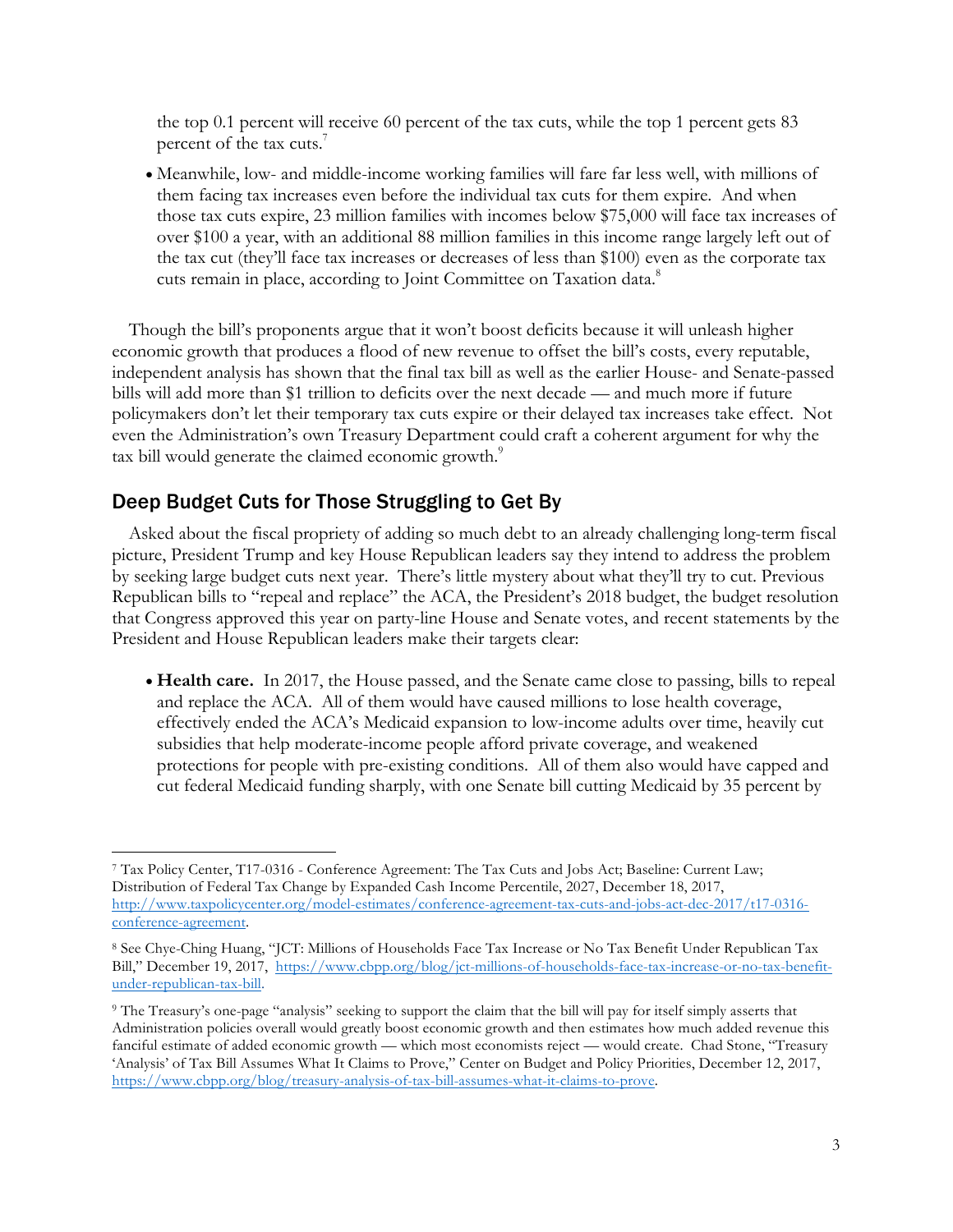2036.10 Given that nearly half of Medicaid spending goes for seniors and people with disabilities and nearly 20 percent goes for children — and that these groups comprise about two-thirds of Medicaid beneficiaries — there's no way for policymakers to make such Medicaid cuts without hurting these groups.<sup>11</sup> President Trump has repeatedly promised to pursue repeal-and-replace legislation again in 2018, and House Speaker Paul Ryan recently echoed that sentiment.<sup>12</sup>

Some of the 2017 repeal-and-replace bills linked cuts in health programs to tax cuts, devoting part of the proceeds from repealing the ACA and cutting Medicaid to financing tax cuts mainly for corporations and high-income households. Now, some Republicans are linking health care and tax cuts in a different, more cynical way. Some are suggesting that the tax bill's elimination of the individual mandate (i.e., the requirement that most people get health insurance or pay a penalty) may spur premium increases and disrupt insurance markets, which in turn would generate more public pressure from angry constituents for Congress to repeal and replace the ACA.<sup>13</sup> Other GOP lawmakers have made a different political argument. They've noted that the Congressional Budget Office (CBO) estimated that last year's repeal and replace bills would have cost more than 20 million people their health coverage, and that those bills included repeal of the individual mandate. But because the tax bill, itself, includes mandate repeal — which will cause some millions of people to lose coverage — CBO's estimate for a new ACA repeal bill in 2018 will show fewer people losing coverage than under past repeal bills. And some GOP lawmakers argue that this will make repeal easier to enact. In the end, of course, the net result would be the same: the combination of the tax bill and another repeal bill next year still would cost more than 20 million Americans their health coverage.

• **Food assistance.** President Trump's 2018 budget, the 2018 congressional budget resolution, and past House Republican budget-cutting bills all targeted basic nutrition assistance provided by the Supplemental Nutrition Assistance Program (SNAP, formerly known as food stamps) — for cuts that would make it harder for many low-income households to afford adequate food. The Trump budget would cut SNAP by at least \$140 billion over ten years, with the cuts growing larger over time and reaching about 30 percent by 2027. The budget resolution didn't specify which programs would be cut and by how much, but its cuts in the part of the budget that includes SNAP are so large that they would virtually necessitate deep cuts in the program.

 

<sup>10</sup> Congressional Budget Office, "Longer-Term Effects of the Better Care Reconciliation Act of 2017 on Medicaid Spending," June 2017, https://www.cbo.gov/system/files/115th-congress-2017-2018/reports/52859-medicaid.pdf.

<sup>11</sup> "Policy Basics: Introduction to Medicaid," Center on Budget and Policy Priorities, updated August 16, 2016, https://www.cbpp.org/research/health/policy-basics-introduction-to-medicaid.

<sup>12</sup> Donald J. Trump, "ObamaCare premiums are going up, up, up . . ." Twitter, November 23, 2017, https://twitter.com/realdonaldtrump/status/933837062293291008?lang=en; Peter Sullivan, "Alabama result deals heavy blow to ObamaCare repeal," *The Hill, December 14, 2017*, http://thehill.com/policy/healthcare/364822alabama-result-deals-heavy-blow-to-obamacare-repeal; Peter Sullivan, "Ryan: We need to 'revisit' ObamaCare," *The Hill,* December 14, 2017, http://thehill.com/policy/healthcare/364916-ryan-we-need-to-revisit-obamacare.

<sup>13</sup> Steven T. Dennis, "Cornyn Says Tax Bill Mandate Repeal Makes Obamacare 'Unworkable,'" Bloomberg, December 19, 2017, https://www.bloomberg.com/news/articles/2017-12-20/cornyn-says-tax-bill-mandate-repeal-makesobamacare-unworkable; Jennifer Haberkorn, "Graham-Cassidy backers eye reviving repeal plan next year," *Politico,* December 19, 2017, https://www.politicopro.com/health-care/whiteboard/2017/12/graham-cassidy-backers-eyereviving-repeal-plan-next-year-300015.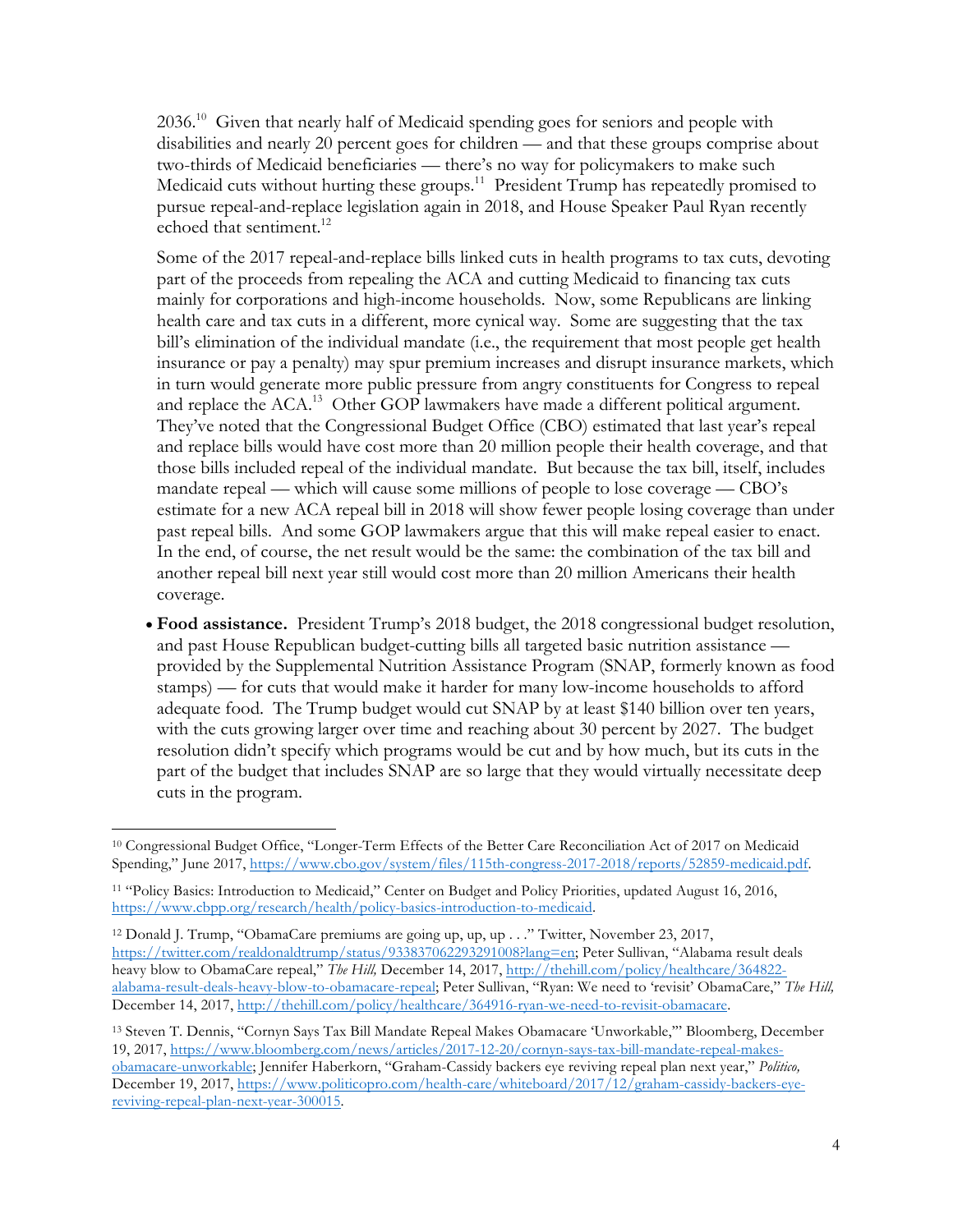SNAP provides basic food aid to about 42 million low-income Americans, including 19 million children, 5 million seniors, and 4 million non-elderly adults with serious disabilities. Its benefits are modest; households get an average of just \$1.40 per person per meal. Policymakers cannot cut this program significantly without reducing the ability of many poor families to put food on the table.

- **Aid to low-income individuals with serious disabilities.** Another potential target is the Supplemental Security Income (SSI) program, which provides basic income support to poor seniors and people with disabilities. The Trump budget would cut SSI benefits for roughly a quarter of a million low-income children with disabilities, while the congressional budget plan calls for steep (but unspecified) cuts in the part of the budget that includes SSI. Many of the same low-income people with disabilities who would be hurt by SSI cuts also could be hurt by cuts to health care and food assistance, as described above.
- **Student aid.** This could be another target for cuts. The congressional budget plan would eliminate a major funding source for Pell Grants, which help low- or moderate-income students afford college. Both the Trump budget and the congressional budget plan also would make student loans costlier.

#### Deceptive Advertising

The President, Administration officials, Speaker Ryan, and some other House members are trying to mask the harsh nature of the cuts they intend to seek and the likely impact on struggling families and other vulnerable people by cloaking them under the guise of "welfare reform" and "entitlement reform" and arguing that they will enable more people to work. But forthcoming proposals to shrink basic assistance to needy families likely would do little to help people with limited skills and education, or other barriers to employment, to prepare for and find jobs. Nor would such proposals change the instability of low-wage jobs that mean workers often experience periods of joblessness. Instead, as similar policies under the Temporary Assistance for Needy Families program have shown, they likely will cause many vulnerable individuals and families to lose assistance and end up with *neither* earnings *nor* aid to meet necessities. (In addition, the administrative complexity of the requirements can mean that even some people who are already working may lose assistance.) Many so-called "work" proposals would give states significant financial incentives to shrink the number of poor families aided and take help away from substantial numbers of people who need it.

To be sure, we can enact policies to improve employment outcomes for those left behind in today's labor market. Policymakers should take meaningful steps to help people get the skills to succeed in the labor market, which will entail (among other things) addressing the underfunded workforce development system, which provides job training to only a small fraction of those who need it. And only about 1 in 6 low-income children whose families qualify for child care assistance can get it, so many families struggle to afford safe care for their children and some cannot work (or work as much as they otherwise would) as a result. But GOP leaders haven't shown much interest in tackling these matters; indeed, the Trump budget calls for deep *cuts* in job training. And denying health care or food assistance to poor individuals won't address these problems.

#### Conclusion

The President and House Republican leaders don't seem content just to bestow generous tax cuts on the nation's most well-off people and profitable corporations. To help pay for the tax cuts, they